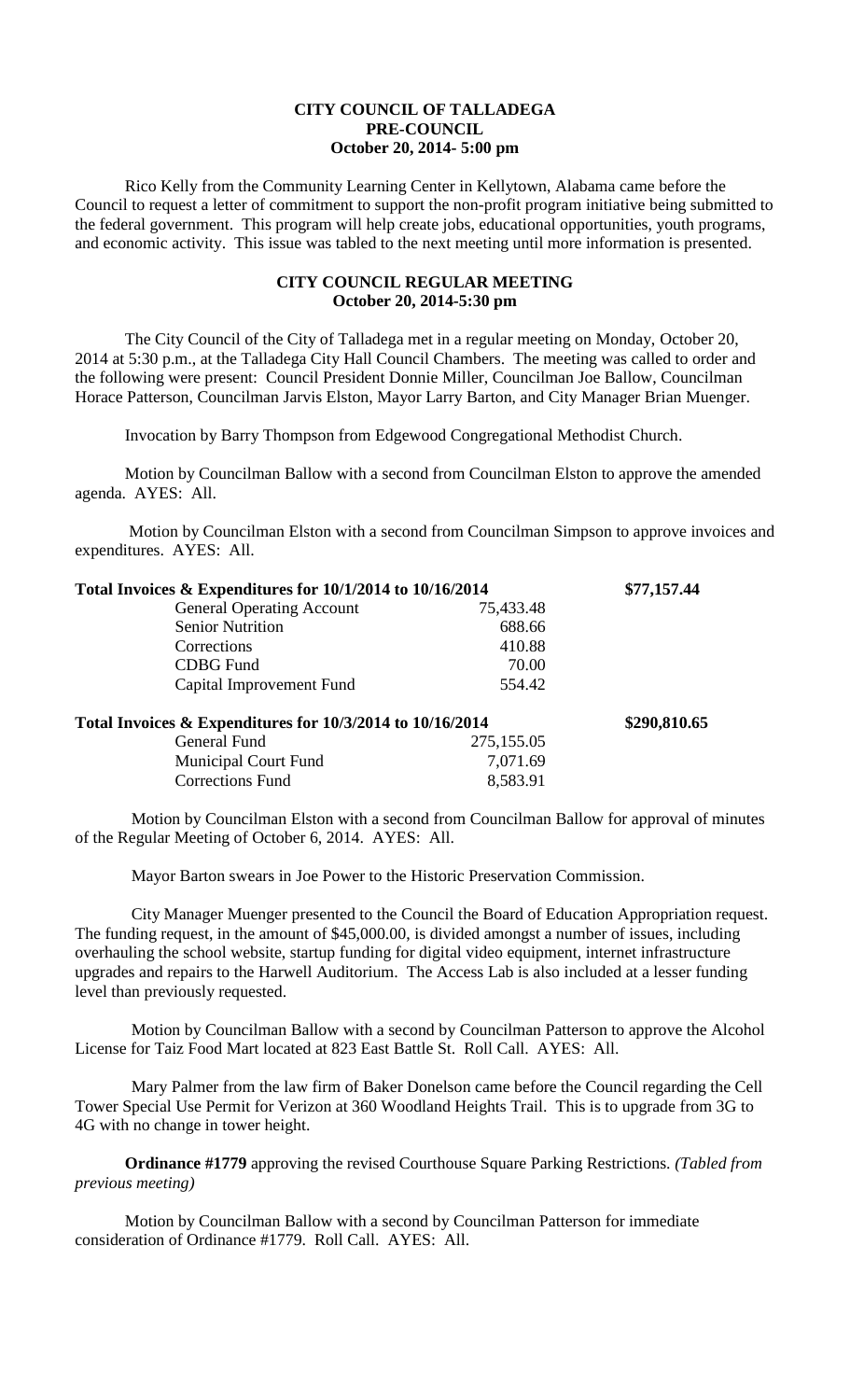Motion by Councilman Ballow with a second by Councilman Patterson for reading of the heading only for Ordinance #1779. Roll Call. AYES: All.

## AN ORDINANCE TO RESTRICT THE PARKING OF VEHICLES ON AND WITHIN THAT CERTAIN AREA OF THE CITY OF TALLADEGA, ALABAMA KNOWN AS THE COURTHOUSE SQUARE AND TO PROVIDE PENALITIES FOR THE VIOLATION THEREOF.

Motion by Councilman Patterson with a second by Councilman Simpson for the adoption of Ordinance #1779. Roll Call. AYES: All.

**Ordinance #1780** approving the restrictions and penalties on excessive noise within the City limits.

Motion by Councilman Simpson with a second by Councilman Patterson for immediate consideration of Ordinance #1780. Roll Call. AYES: Councilman Ballow, Council President Miller, Councilman Patterson, and Councilman Simpson NAY: Councilman Elston

Ordinance is stopped at this point and will be placed on the next meeting's agenda.

**Resolution #3300** authorizing an appropriation agreement with Talladega City Board of Education for a total sum of \$45,000.

Motion by Councilman Simpson with a second by Councilman Patterson to approve Resolution #3300. Roll Call. AYES: All.

**Resolution #3302** approving a Special Use Permit for Verizon to upgrade the telecommunication tower at 360 Woodland Heights Trail.

Motion by Councilman Ballow with a second by Councilman Elston to approve Resolution #3302. Roll Call. AYES: All.

Motion by Councilman Elston with a second by Councilman Ballow to approve the invoices and expenditures for the Water Department. AYES: All.

| Water Department Expenditures for 10/8/14 to 10/16/14   |            | \$287,487.90 |
|---------------------------------------------------------|------------|--------------|
| <b>Operations &amp; Maintenance</b>                     | 168,525.15 |              |
| Construction & Improvement                              | 118,962.75 |              |
|                                                         |            |              |
| Water Department Expenditures for 10/8/2014 to 10/16/14 |            | \$356,436.95 |
| Operations & Maintenance                                | 19,647.88  |              |
| Revenue                                                 | 333,289.07 |              |

Brought before the Council is an update regarding the Mt. Olive tank painting. A preconstruction hearing was held on October 15<sup>th</sup> and the contractor will begin work on October 20<sup>th</sup>. The contract time is 60 calendar days, although it is anticipated that the work will be completed in advance of that date.

City Manager Muenger presented to the Council the Water Office server upgrade. The existing server is in excess of ten years old and it is recommended that it be replaced. The existing server will also not support the most recent upgrade to the billing software, nor will it support the online payment portal that is proposed to be integrated into the new City website. The proposed IBM server, setup, software, training, and a three year maintenance agreement are priced at \$32,715.00. This purchase is exempt from the State Bid Law based on the fact that it is a custom software purchase, compatible with our existing systems. Funds for this purchase was included in the FY 14-15 Water Department operating budget.

**Resolution #3301** approving contract with Respect Technologies for replacement of a server and support software for the Water Department office for a total cost of \$32,715.00.

Motion by Councilman Elston with a second by Councilman Patterson. Roll Call. AYES: All.